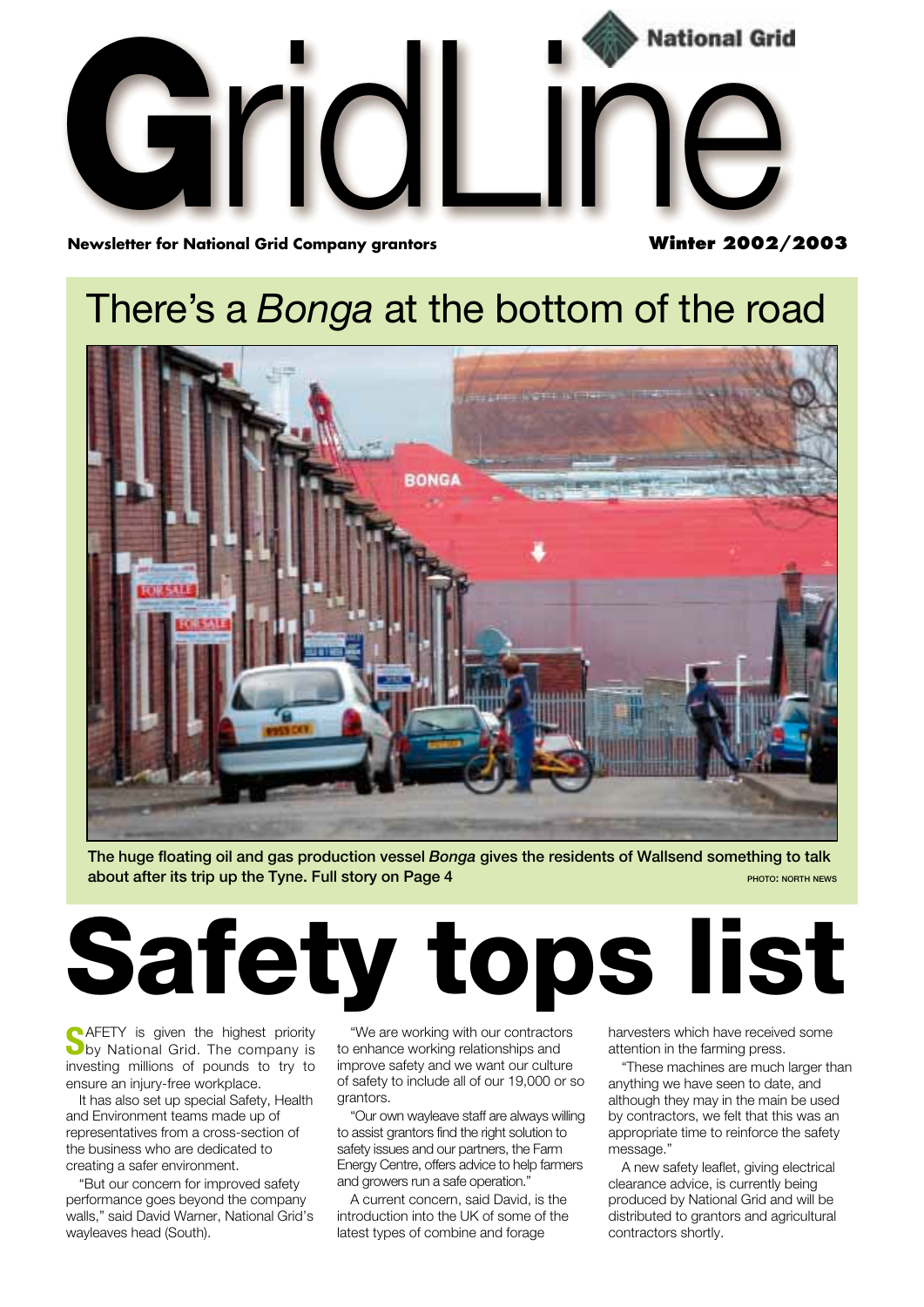**NEWS <sup>2</sup>**

#### **NEWS <sup>3</sup>**

# New recruits join wayleave teams out in the field

## **Standard** laid down on doing business

## **Transco** merger complete

#### **NATIONAL Grid's new**<br>Wayleaves Enquiry Centre is up, running — and at your service.

# **Experts at the ready to pick up your call**

The centre is based at the company's Hams Lane offices at Coleshill near Birmingham and it offers a helpline — **0800 389 5113** — to give information to grantors about wayleave payments.

The launch of the centre this summer is part of the move to rationalise the wayleave function across the country and establish best practice so that everyone — National Grid and its grantors — can benefit from a more efficient and streamlined service.

But in no way does the centre replace or compete with the role of wayleave staff out in the field, says the centre's team leader Richard Walsh.

"Far from it," he said. "It is intended to complement the work of the wayleave staff allowing them to maintain close relationships with their grantors, dealing with local issues, while the helpline staff take care of enquiries about payments or ownership changes.

"Previously, grantors had to take up any payment issues with their own wayleave officer or area office. These queries were then referred to someone else to deal with. Now things are more efficient — grantors can just dial the helpline number."

The centre opened just after the new Wayleave Information

"Backed by such a strong and sympathetic team of people who really do understand grantors' problems, the centre is ready, willing and able to sort out payment queries quickly and efficiently.

Management System (WIMS) was rolled out. This new National Grid grantor database contains up-to-date information about National Grid equipment. grantors, and where cheques should be sent to.

The Hams Lane offices also houses National Grid's planning and performance, and business

NATIONAL Grid has unveiled its new framework for the way it conducts business.

quality systems teams as well as wayleave administrative staff.

Richard is a BSc Geography graduate from Coventry University and a 1998 MA graduate in International Relations from the University of Warwick. After seeing service in the Royal Navy, working in supply and logistics, he worked

as an IT contractor at National Grid House on a number of IT projects.

He took over his present role in March this year, and his other responsibilities include dealing with the company's obligations under the New Road and Street Works Act 1991 — liaising with local utilities, local authorities,

and highways authorities — and overseeing something like 100,000 enquiries a year from third parties. Third parties may be major developers, local authorities or utilities that might need to establish the presence of National Grid equipment, and appropriate safety advice.

Getting the right helpline team together has been an important part of launching the Wayleaves Enquiry Centre. "We have been fortunate to recruit people with a wealth of varied experience, from overhead line work and wayleaves, to degree-level rural enterprise and land

Paul, 43, was born and brought up in Essex and has spent all his working life in the electricity industry — he joined Eastern Electricity as a trainee

management training. All five helpline assistants have a genuine interest in people and the countryside," said Richard.

● **0800 389 5113** operates during normal working hours. But there is an answering service. Just leave a clear message and contact number and one of the team will get back to you.

It was developed, with the help of its employees in the UK and United States and more than 2,000 external people from a variety of backgrounds, including government, pressure groups, media, investors, customers and regulators.

*The Framework for Responsible Business* ensures that sustainable development becomes fully integrated into the company's day-to-day business, and it is centred on the goals of sustainable growth, profits with responsibility and investing in the future.

James Ross, National Grid Transco deputy chairman, says: "Laying the foundations for the future is essential if we are to be a long-term business. Delivering shareholder value is a very important part of this.

"We believe this value is based not only on the financial returns we provide, but also on the way in which we treat the environment, our employees and the communities in which we operate."

● *The Framework for Responsible Business* can be accessed on the National Grid Transco Group website www.ngtgroup.com — which also features the company's first group-wide sustainability performance report.

This year's UK Social and Environmental Performance Report (SENSE) has also recently been published. It represents the contribution we are making in our UK operations towards maintaining our reputation as a responsible business. To view the report, visit www.nationalgrid.com/uk/ social&environment/

NATIONAL Grid has completed its merger with Lattice Group, owner of Transco, to become the largest investor-owned utility in the UK and a leading international energy delivery company.

The new company, National Grid Transco, owns and operates the high-voltage electricity transmission network in England and Wales, and Britain's natural gas transportation system.

National Grid Company will continue to operate day-today as it does now.

"It will be business as usual for our grantors," said national wayleaves manager Hector Pearson.



#### **PAUL SAGE Wayleave Officer (South)**



He moved to the Central Electricity Generating Board's Anglian Region in 1985 as an overhead line surveyor and public utilities street works engineer, responsible for issuing safety guidance to third parties. "When I joined the wayleave team this summer, I found that one of my new colleagues was Brian Mead — he and I worked alongside each other when I joined Eastern Electricity all those years ago!" he said.

with old friends."



Paul, married with one daughter, is settling into his new role: "I am looking forward to new challenges and working

#### **SANDRA STEVENS Wayleave Warden (South)**

There is nothing Sandra enjoys more than pulling on her wellies and getting out into the countryside. So she is delighted to have

left her desk job as a wayleave administrator and taken to the open road.

Sandra, who was born and brought up in Gloucestershire, spent many years as a senior PA to directors in the civil service and construction industry. She joined National Grid as a "temp" in wayleaves in 1994, becoming permanent wayleave administrator four years later.

"From 2000-2001, I worked as a temporary wayleave warden," said Sandra. "I loved those months and felt that working outdoors and meeting people was the perfect job combination.

"I did PR and marketing when I was a PA, so hopefully a wide range of experience will stand me in good stead for the future," she said.





Alison's experience with National Grid is standing her in good stead as a wayleave warden.

For the past five years, she has worked as section co-ordinator in Overhead Lines in the south-east, a role that has involved regular contact with wayleave staff.

"It's good to have the opportunity to work within the wayleave team, and I am looking forward to a new challenge and building and maintaining the relationships with the grantors," she said.

"I will be staying in close contact with my former colleagues within Overhead Lines as most of my new duties will be connected with overhead line work."

Kent-born Alison, 30, who is married with a 17 month-old son, joined the former CEGB on a two-year YTS scheme when she left school. After six months, she became a receptionist. Later, after a spell working in the personnel department, she was appointed section support officer at Northfleet West substation, part of the team planning for the operation and maintenance of high voltage equipment and overhead lines.

**PAUL GANLEY Wayleave Warden (North)**

Paul's new role has brought him down to earth. For the past 16 years, he has

worked as an overhead linesman, but is delighted to join the wayleaves team —it has been his ambition for some time.

"It's a different work culture, but one I know I am going to enjoy," he said.

Paul, 38, who has a young son, was brought up in the Midlands and after leaving school worked for six years as a thermal insulation engineer. He joined the CEGB in 1986 as a linesman, based at Drakelow transmission centre and later Bushbury substation.

**A NUMBER of new appointments have**

**strengthened National Grid's wayleave team, underlining the company's commitment to its grantors. Meet the new**

**wayleave officer and wardens:**

ARE YOU receiving the appropriate wayleave payments from National Grid?

"No grantor should ever miss out on payments due to them," said David Warner, wayleaves head (South). "So if you've just bought land crossed by National Grid power lines, then telephone the central helpline 0800 389 5113 or talk to your local wayleave officer.

"Every year we have large numbers of cheques returned because they are made out to the wrong person," said David.

"To help us save time and ensure that payments reach the appropriate person — it would be enormously helpful if grantors could let us know about change of ownership."

### Don't miss out on your payments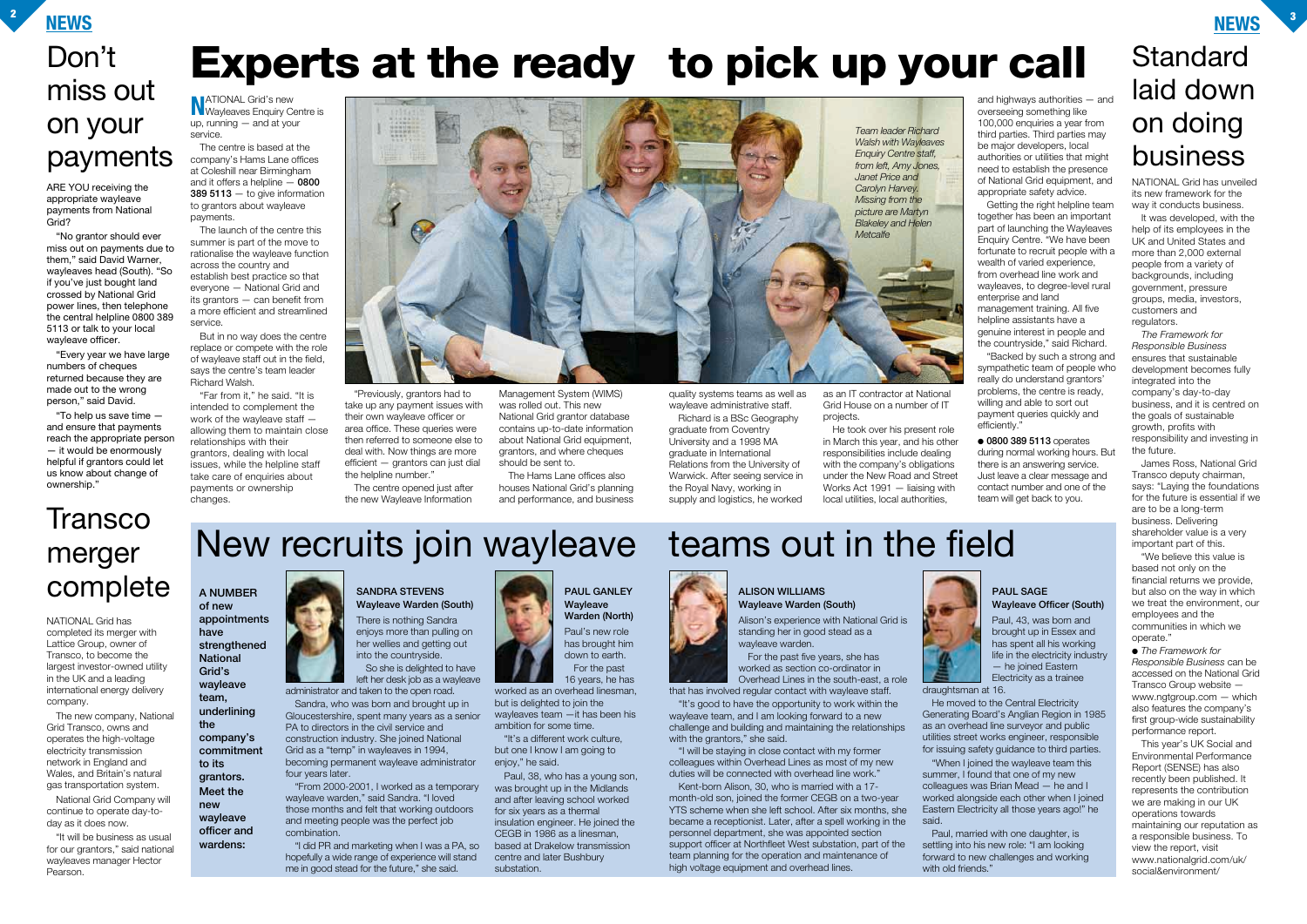### **PROJECTS UPDATE <sup>4</sup>**

### **PROJECTS UPDATE <sup>5</sup>**

THE hull of a huge floating oil and gas production vessel made a spectacular sight as it inched its way up the River Tyne.

After a journey from South Korea, *The Bonga* was heading for the AMEC site at Wallsend near Newcastle where it is being fitted with 17,000 tonnes of complex topside production facilities.

It will be the culmination of around 18 months' planning by National Grid and others as *The Bonga* will be so tall it will not be able to pass under the 400kV overhead line that crosses the Tyne.

By the summer or autumn, the 300 metre long and 50-metre wide vessel will head for offshore Nigeria as a 300,000 tonne floating production, storage and offloading (FPSO) facility complete with 311 miles of electricity cables, 31 miles of pipework, oil and gas modules and living accommodation.

So for just a couple of minutes passage by the monster vessel, a major partnership operation has been undertaken by National Grid.

Since March 2001, it has been planning the removal of the overhead line to ensure *The Bonga* can return safely down the river with the minimum impact.

Sean Regan, National Grid's community relations manager, said: "Since we first heard about the proposed contract work, we have worked closely with AMEC to ensure that when the work is completed, *The Bonga* will have a smooth passage down river — and we

keep the lights on."

said Sean. **A** REVOLUTIONARY new procedure to<br> **A** reduce the potential impact of National Grid works on grantors land has been pioneered on a multi-million pound, twoand-half year overhead line refurbishment scheme being carried out by National Grid in the North West.

National Grid has to ensure that removal and reinstatement of all phases of the conductor on both circuits of the overhead line will have the minimum of impact on a range of locations.

A multi-disciplinary team including wayleave and health, safety and environmental staff, has been working closely with the Port of Tyne Authority, the Northumbrian Water Treatment Plant, South Tyneside Council and conservation bodies with regard to St Paul's Conservation Area.

"Long-term planning and close liaison with AMEC and others is allowing us to take a host of issues into account, including the use of public and commercial access roads, public safety, site security, and the use of a safety boat on stand-by for National Grid personnel working over the river.

"We also have to ensure the safety of staff working at the water treatment plant, and the protection of the plant equipment," said Sean.

The removal of the overhead line involves winding the conductors temporarily on to huge drums by a tension stringing technique. During the outages involved, electricity supplies will be re-routed, so there should be no loss of supply to customers.

"After many years of recession, it's great to see the Tyneside shipyards winning major contracts and huge vessels like *The Bonga* using the river,"

> The procedure, to replace crossarms on L<sub>2</sub> design towers, has been developed by contractors Balfour Beatty. It can, in some cases, eliminate the need for additional outages and temporary line diversions.

The refurbishment scheme involves about 60 kilometres of 400kV line from Daines substation near Manchester to Deeside substation in Clwyd. The line was constructed in the mid-1950s and last renovated in 1977.

The current refurbishment programme is split approximately in half, between contractors Balfour Beatty and Eve Transmission. The bulk of Eve's work takes place in 2003/2004 when it will be utilising its own methods for crossarm replacement and catenary support.

Conductors and insulators are being

replaced on 190 towers, and some steelwork is necessary to most of them. A total rebuild of some towers in Great Budworth and Comberbach in Cheshire is also needed. A small temporary diversion is ongoing and a major diversion is planned for next year.

The overhead line uses L2 design of towers and a steelwork condition survey identified that some crossarms were starting to corrode and needed replacing during the refurbishment programme.

The main bottom members of the crossarms meet in the centre of the tower body and form an integral part of the structure.

Whenever these have had to be changed in the past both circuits have been removed to maintain the stability of the tower — which has meant more outages, diversions and greater inconvenience to grantors.

Balfour Beatty's contracts manager Peter Taylor said that Balfour Beatty Power Networks took a fresh look at the problem.

"As a result, we have developed a

method of inserting temporary reinforcing bars within the tower body to take the load from the adjacent circuit conductors while the crossarm is removed. To enable the adjacent circuit to stay live, a lifting derrick was designed to fit on the face of the tower so there would not be any infringements of electrical safety clearances."

Balfour Beatty's training school line at Derby includes an L2 tower so several trials were undertaken last winter to prove the procedure could be done safely.

In the meantime, BBPN Engineering Department checked that the tower members, permanent and temporary, would not be overloaded when the procedure is used on lines in service.

"National Grid's project staff attended demonstrations of the operation in Derby, reviewed the calculations and gave the goahead for the procedure to be used for the first time in this year's programme of work," said Peter.

The refurbishment scheme started in May, and by the end of August, 24 crossarms had been changed on eight

towers with the adjacent live circuit left in situ.

Such a major project is keeping North West wayleave officer Dominic Toft pretty busy, although he is being assisted by fellow officers John Griffin, Martin Eagles and Alan Whitmore.

"We are liaising with nearly 300 grantors affected by the work," said Dominic. "The line crosses farms, a private housing estate at Kingsley, Heyrose golf course, Chester Zoo, three motorways, several rail crossings, canals and navigable rivers, a waste reclamation site, steel works, nurseries, pony paddocks — the list goes on.

"We are also working in some very environmentally-sensitive areas which are habitats for the protected great crested newt. There has been an on-going ecological survey since last November and we have had to undertake a number of special measures along the way to protect their habitats and other wildlife."

The refurbishment scheme is on target for completion by the end of 2004.

# **Towers get a revolutionary refit**

## Ship's safe passage is a huge operation



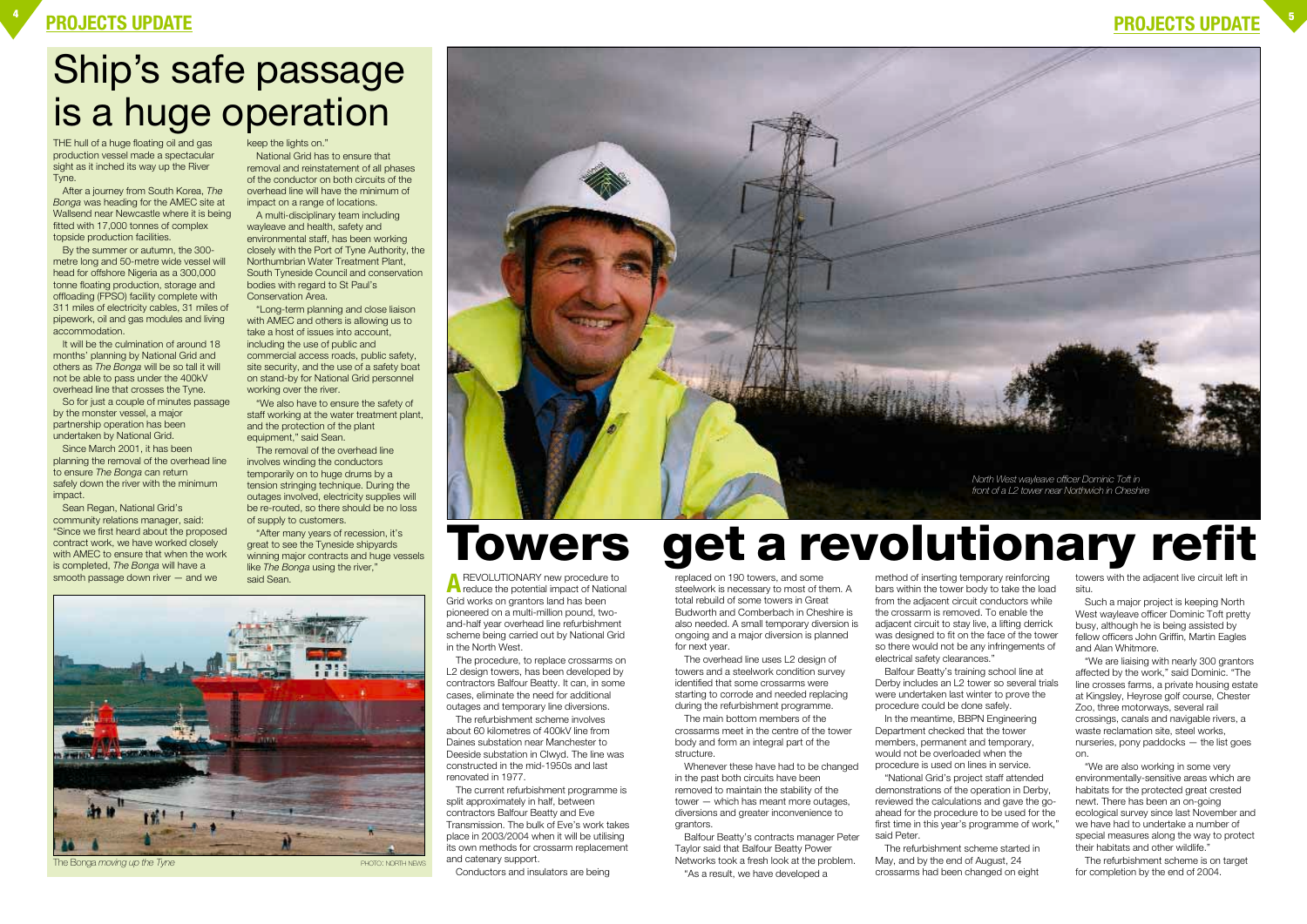### **PROJECTS UPDATE <sup>6</sup>**

### **PROJECTS UPDATE <sup>7</sup>**

A COMPLEX overhead line refurbishment programme in a highly environmentally sensitive part of southern England has been completed ahead of schedule.

During the project, which started in August 1999, National Grid and its contractors Eve Transmission were honoured by English Nature, the agency that champions the conservation of wildlife and natural features throughout England.

National Grid and Eve Transmission were jointly awarded the English Nature SSSI Award 2000 in recognition of their "brilliant" efforts at protecting the environment at Dungeness, Kent, which is one of the most environmentally sensitive areas in Europe.

Dungeness is one of the best examples of shingle beach in the world. The area around Dungeness stretching to Lydd is a Special Area of Conservation which is of international importance, falling under the jurisdiction of the European Courts rather than British.

This caused problems at the start of the refurbishment, as the legislation was recent and there was some uncertainty as to how to

implement it. The whole refurbishment involved 131 towers and spans along 44 kilometres of the 400kV line from Dungeness in Kent to Ninfield in East Sussex.

Originally, it was intended to change three full towers and 100 tonnes of minor steelwork because of damage caused by the harsh weather conditions. However, in the end 24 towers and considerably more steelwork had to be replaced.

**THE first of three new supergrid transformers**<br>was safely delivered to National Grid's Rochdale substation at the end of September.

> For most of 2001 a temporary line of 14 towers (and 15 spans) had to be erected to maintain supplies along the south coast as work progressed.

Wayleave officer Percy Claridge said that a close relationship with English Nature was vital to ensure the overall success of the project.

"The road leading into the substation used to be a classic, Roman-type road — nice and straight," said Andrew. "When the estate was built, Rochdale council made traffic calming changes to the road layout by introducing a sharp left turn into the estate.

> "Although National Grid had stated its intentions to protect the environment, English Nature was understandably concerned at the prospect of heavy plant, 160-tonne cranes, materials and equipment coming on to the site, driving over and damaging the shingle and the lichen on that shingle.

"English Nature tells us that this lichen can take thousands of years to form. It finds the conditions more favourable for its formation under the shade of broom plants and National Grid is helping English Nature in research to hasten the recolonisation of broom in areas which have been disturbed over the past 100 years

or so."

Regular meetings were held and English Nature's conservation officer Brian Banks gave his time and expertise to nurture the relationship.

There was full co-operation from Eve Transmission. Percy and Eve's site engineer, Matthew Staley, policed the

requirements ensuring that both National Grid and Eve personnel were fully aware of the environmental issues associated with the area.

The area in question is owned by the MOD, numerous charities, British Energy and the RSPB, which supported the English Nature SSSI Award.

It replaces equipment that has been in service for almost 40 years and forms part of a major refurbishment of Rochdale substation to reinforce security of supply and help meet rising demand in the North West region.

The transformer was built in Edinburgh by VA Tech and weighs in at about 285 tonnes. Getting it to site provided a number of problems for the National Grid team led by project engineer Andrew Connolly.

Modifications to the access road after the development of a housing estate in front of the substation meant delivery of such a wide and heavy load was virtually impossible. But close collaboration with Rochdale Metropolitan Borough Council and the community helped isolate the problem and identify a solution.

"As a result, access to the substation for any vehicle larger than a standard lorry was made difficult and quite out of the question for an abnormal load of over 32 metres in length and weighing nearly 300 tonnes!"

National Grid brought in independent transport consultants Wynns to explore the options. Initially, the council wanted a temporary solution. "I argued against this because we had more transformers arriving in the future and, of course, if there was an unplanned incident on site, how would we move the equipment on and off site?" said Andrew.

"After working closely with our communications team, our wayleave officers and the council, we got the go-ahead to reinstate the original road — with certain provisos."

The permanent solution involved bollards which can be lowered for access, block paving on an island and planters to make sure motorists spot the junction easily.

The road was completed in early September — just in time for the delivery of a 180,000-litre interceptor tank. At the end of the month, the 240MVA transformer completed its seven-day journey from the manufacturers, first by sea to Liverpool Docks and then by road to the substation.

Andrew said: "With electricity demand in the area predicted to continue rising, we decided to replace the old transformer with a 240MVA unit which would double the capacity. Because the substation is close to local housing, including the recent construction of 99 new properties on land directly in front of the site, the new equipment has been designed to be the quietest on the National Grid system.

"We are currently completing some environmental work and have installed a new oil interceptor for the transformers together with a new building to house two further auxiliary transformers.

"In 2004 another two supergrid transformers at Rochdale will be replaced with larger 240MVA units and all of them will be housed in sound enclosures further reducing noise levels on site.

"Bringing this type of equipment into a substation like Rochdale, which is in a built-up residential area, is bound to cause a certain amount of inconvenience," said Andrew.

"The level of co-operation we have received from the local community, particularly the residents of Clay Lane, has been fantastic and is greatly appreciated."

## **Back on the straight and narrow…**

## Line revamp is completed ahead of schedule



*Transport trio… project engineer Andrew Connolly, centre, with project service delivery engineers Chris Sonley, left, and Brian Burrow. to site*



*Flashback to Matthew Staley, John Kington and Percy Claridge receiving the award from English Nature director Dr Andy Brown*



*The transformer arrives at Rochdale as the huge load inches its way*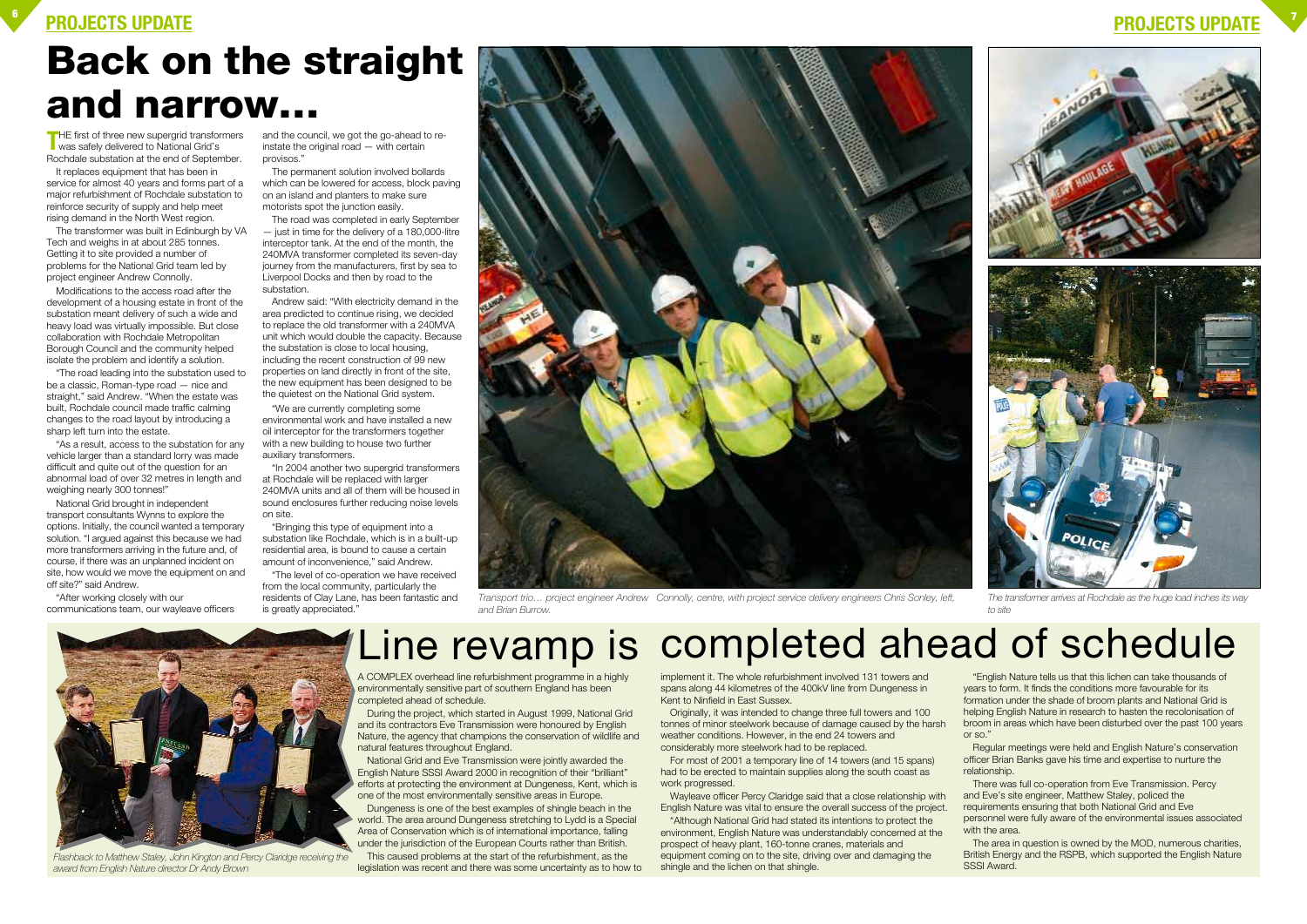### **PLOUGHING CHAMPIONSHIPS <sup>8</sup>**

### **PLOUGHING CHAMPIONSHIPS <sup>9</sup>**

# **Tight contest to be kings of the plough**



### Vintage tractor works the land once more

### **Backing** extends to the grass roots

*Heavy going… James Witty during the reversible ploughing competition at the British National Championships David Whitehouse at the South Staffs District match*

**H**EAVY rain on the first day of the 52nd British<br>National Ploughing Championships in South Yorkshire may have kept some visitors away… but it did nothing to affect the ploughing skills of more than 250 competitors.



*Richard Evans presents the National Grid Perpetual Cup to David Whitehouse*



"In fact, the quality of ploughing was outstanding," said event organiser Ken Chappell, executive director of the Society of Ploughmen.

"I think the cancellation of the 2001 event due to foot and mouth disease sharpened the competitors' appetites — the tight scoring in some of the classes certainly seemed to suggest this."

Better weather on day two of the championships at Wilsic, near Doncaster, attracted more spectators and there was a total attendance for the two days of almost 11,000. National Grid was one of the main sponsors again, along with Total Butler, Goodyear and Firestone.

"Without their help, it would be a hard job staging these championships every year," said Ken.

Welsh tractor and horse ploughmen performed well at the championships. Nigel Vickers from Whitchurch, North Wales, became the first Welshman to win the

British National Conventional Ploughing Championships since 1987. Nigel beat Yorkshireman David Chappell from Hatfield into second place by three points. Third, and only a point behind, was Adrian Brewer from Wadebridge, Cornwall.

David, as the top scoring Englishman, will now

represent England in the Conventional Ploughing Championship at the 2003 World Ploughing Contest in Canada. He will be partnered by fellow Yorkshireman James Witty of East Lutton, Malton, who took first place in the reversible contest, winning the National Grid Trophy for the third time.

James pushed another Yorkshireman — John Hill into second place, while his brother Simon Witty finished third. John, from Hoylandswaine, a former triple world ploughing champion and European reversible champion, and Simon, also a former European reversible champion, will represent England at the 2003 European Reversible Ploughing Championship.

The second Welsh triumph at Wilsic was in the horse ploughing classes when Jim Elliot from Montgomery won both the general purpose and oat seed furrow classes. Fellow Welshman Jim Reynolds of Ceredigion, was runner-up. There was further triumph for Wales in the National Young Farmers Conventional Ploughing Championship when Dewi Elfed Jones of Corwen, Denbighshire, romped to victory.

● For full results, visit www.ploughmen.co.uk



supports ploughing competitions at local level. This year, it once again contributed sponsorship for three matches run in the Midlands by the Lichfield and South Staff Districts of the Staffordshire and Birmingham Agricultural Society and the Chaddesley Corbett District Farmers' Club.

National Grid wayleave officer Richard Evans was at the South Staffs District match to present the National Grid Perpetual Cup to the main class winner David Whitehouse from Lawnhead near Stafford.

The match was held, courtesy of National Grid grantors AS, PAC and JM Monckton, at Stretton Hall, Stretton.

ONE of the competitors at the Chaddesley Corbett ploughing match was National Grid's own Tony Johnson.

Tony, a power system engineer in Network Design, Coventry, was competing with his vintage International B414 tractor which he rebuilt himself. He bought the tractor, first registered in 1962, in 1999 and spent three years working on it during his spare time.

"When I acquired the tractor, it was in poor condition and fitted with a loader and cab. A lot of work was required, including a new clutch, wheel bearings, oil seals, brakes, electrical fittings and filters. Several coats of paint and a new set of tyres finished off the

job. At one point I was up at 2.30am trying to fit it back together," he said.

Tony's car stayed outside his home in the village of Alvechurch near Redditch while the tractor monopolised the garage. He also has another tractor — a Ferguson TE20.

"I have always lived in the country, so I enjoy all things agricultural," he said. "Originally, I was interested in classic cars, but when their prices became prohibitive, I turned to a tractor restoration."

Tony says that although he wasn't a top scorer in the vintage hydraulic class at the Chaddesley Corbett match, it was just good to take part and made his efforts worthwhile.



*Wayleave head north Alan Naylor congratulates the two ploughing champions, James Witty, left, and Nigel Vickers, at the British National Ploughing Championships*



*Tony Johnson tests his restored International B414 tractor*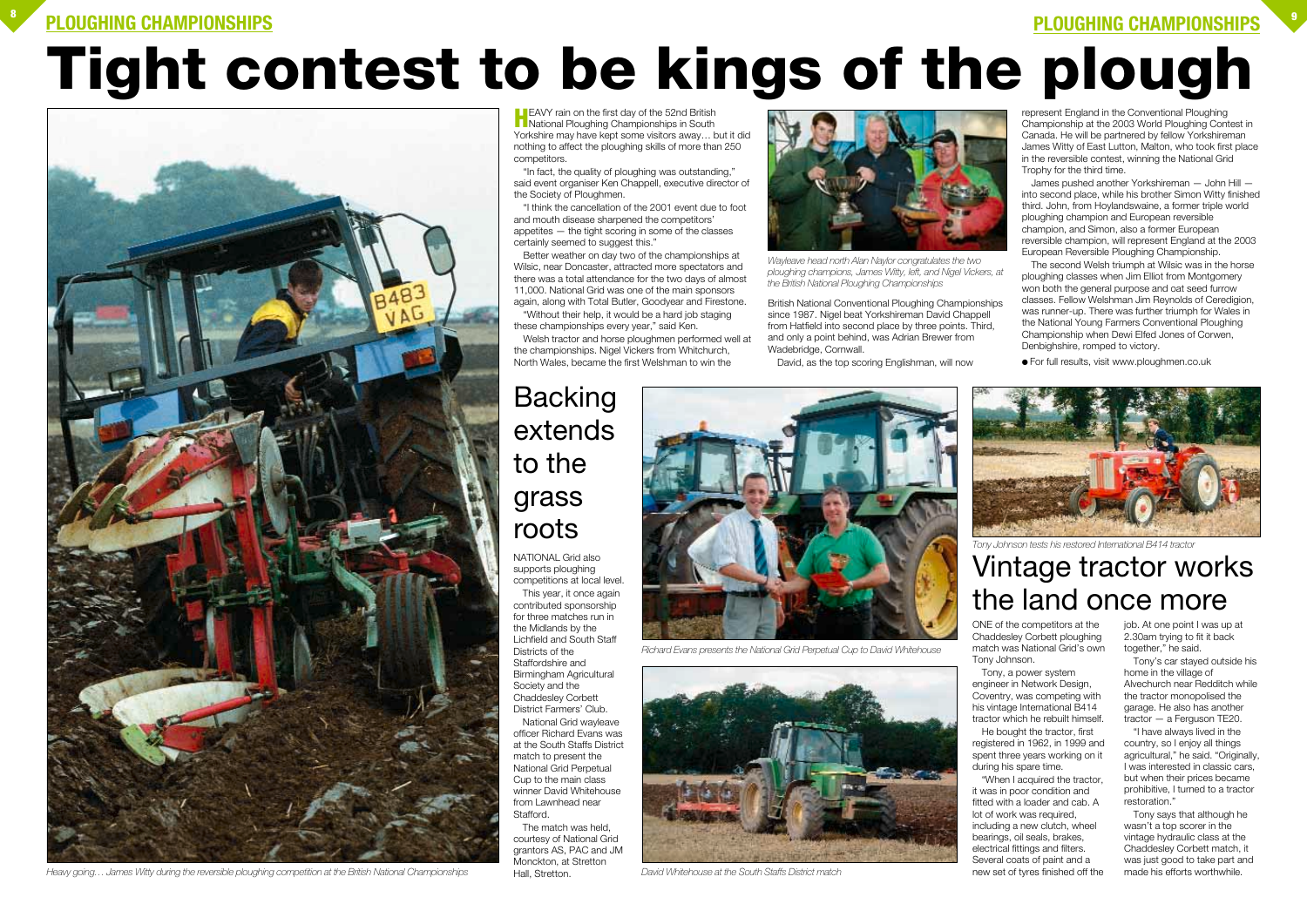### **SHOWS <sup>10</sup> SHOWS**

**O**NE of the best years yet… that's National Grid's verdict on the 2002 agricultural relations programme, which took in 16 venues in England and Wales.

Thanks to an enthusiastic response from grantors determined to put the foot and mouth crisis well and truly behind them, we were able to welcome more than 6,200 grantors and their guests to the various agricultural shows.

And community relations manager Sean Regan said: "We are delighted to report that 3,000 have joined our new and exclusive National Grid Grantors' Club. This is a fantastic response, which I think highlights the strong relationship the company enjoys with its partners in the countryside.

"We really missed meeting our grantors in

2001 when we had to cancel 12 events, but I think we have made up for it this time. With such a positive response to the launch of the Grantors' Club, we look forward to welcoming more members and enjoying various club events in the future."

National Grid's agricultural relations programme was launched in 1996 to give the company an opportunity to demonstrate its working relationship with the rural community.

The programme kicked off at the Devon Show, at Exeter in May, and went on to travel thousands of miles around the country, visiting some of the country's highest profile shows. It ended at the National Ploughing Championships, in Doncaster in October.

# **Thousands make it a year to savour**

JOINING our new Grantors' Club proved rewarding for Robert and Julie Nickols, from Lincolnshire — they have won an all-terrain vehicle in the club's first prize draw.

The couple's names were automatically entered into the draw when they signed up at the Lincolnshire Show in June.

And they were first out of the hat after the Newbury Show in September.

Their prize was a smart 425cc Polarais Magnum 6x6 all-terrain vehicle, which they received when they were our quests at the National Ploughing Championships, held near

Doncaster, along with their

children Joshua, nine, and six-year-old Amber. The Nickols family run a 1,000-acre arable farm at Little Hale Fen, near Sleaford. The farm comprises mainly seed crops, of which a proportion is processed in the on-farm seed dressing plant run by Enterprise/NB. Also grown are sugar beet and onions.

The farm has been in the family for four generations. Robert, 39, works with his two uncles, David and Arthur, cousin Peter and father John.

Julie, also 39, is a secretary for Beever Feeds, a local company, supplying animal feed supplements and health care.

"We were really delighted to win the vehicle," said Robert. "We have one quad bike, but it is permanently attached to the slug pelleter, so some extra wheels will come in very handy."

Julie said: "National Grid gave us a really warm welcome at Doncaster. We were well looked after and had a great day."

## Draw winners on a roll with new set of wheels



*GridCom acquisition manager John Reid at the Berkshire Show with Michael Besant and Julia Radford, from Ufton Nervest, near Reading*



*Wayleave warden Sandra Stevens with Michael Stratton, from Haywards Farm, Theale, on the National Grid stand at the Berkshire Show, held in Newbury.*



*Wayleave officer Richard Evans, right, chats with grantor Mike Spuffard, from New Covert, Jeffreyston, at the Pembroke County Show, held in Haverfordwest*



*Grantor George Mathias, from Summerton Carew, near Tenby, with Linda Curphey, left, and Sue Chamberlain at Pembroke County Show*

*Wayleave administrator Mary Lawson with Ronald and Dorothy Wagstaff, from Parkstone, Three Legged*





*Cross, at the Berkshire Show*

*Wayleave head north Alan Naylor, left, with prizewinners Robert and Julie Nickols and their children Joshua and Amber*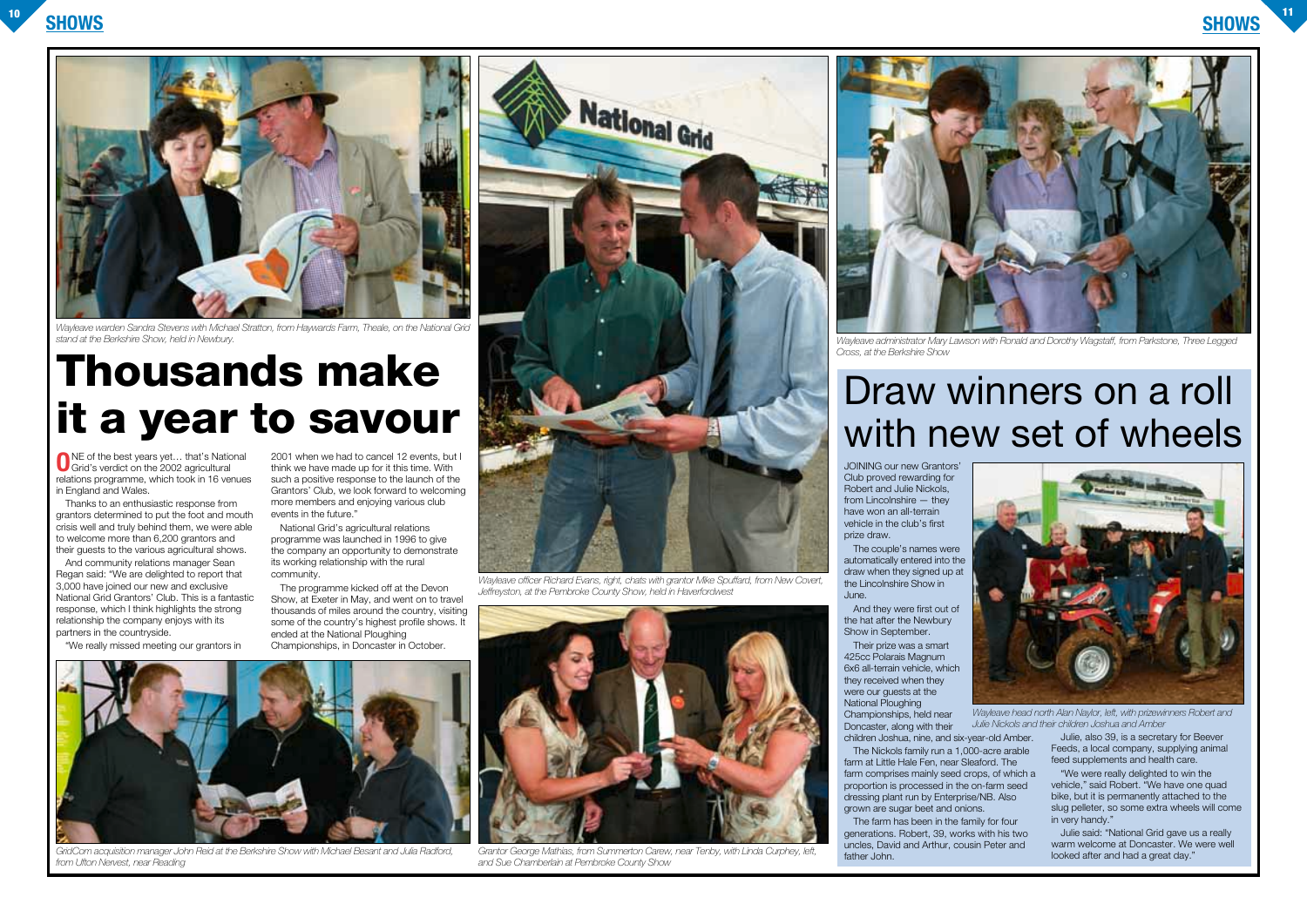### **FEATURES <sup>12</sup> FEATURES <sup>13</sup>**

## Garden is a learning wonderland

### Pupils treated to thank-you trip

### Riders benefit from neigh-bourly gesture!

Wayleave officer Mike Ford said: "We felt it was a fitting way to thank the local riding

NATIONAL Grid has given a boost to one of the UK's oldest and smallest Riding for the Disabled Association groups.

It donated £400 to subsidise riding sessions at Eston equitation centre, owned by grantors John and Elly Thompson, near Middlesbrough.

community on Teesside, where work is under way on the second Yorkshire line."

The newly-promoted part-timers have defied an injury crisis to consolidate their new status, ready to build on 21 ⁄2 years of success that has brought six trophies.

> Two towers are being erected on John's land, while another two are being dismantled.

Olga Maude, the chairman of the

RDA's Teesside Group, said: "We started 30 years ago and take about 20 children to the equestrian centre each week. The children range in age from five to 10 and have a wide variety of physical or mental handicaps. It's hard to adequately describe the benefit of their riding sessions — they absolutely love them."

It took £150,000 to achieve all this, with heavy help from the Football Foundation, and if the club looks like moving into the Football League the same may need to be spent again.

● the first team squad has been increased to 26 players

The progress is no surprise to commercial director Rob Grindley. "The club has moved from treading water in the lower leagues to the brink of Football League status because, under chairman Brian Kilcullen, it is now run as a business. We have got the foundations

> ● there are 13 other teams, from seven years old and upwards, including a PASE scheme team of 16 to 19-year-olds who are not only trained in soccer but undergo academic studies, too.

right and we are now building on them." The players may be semiprofessionals, but the rest of the club is run on strictly professional lines.

"All our coaches are ex-pros. Manager Andy Ford has brought in dieticians,

physios and fitness trainers. Our players are very, very fit and dedicated."

The Stonebridge Road ground itself is a hidden gem, surrounded by light industrial premises… and overlooked by National Grid's tower ZR6.

The work to provide a 2½-mile 25kV connection for Railtrack from Elstree substation to Bushey Railway Station started in October 2000 and was completed recently.

Externally, there is no clue what a cracking ground it is… but step through the entrance gate and its terracing and seating combine to make a red and white feast. The pitch  $-$  replaced in 2001  $-$  is like a billiard table.

Not that this worries Rob, who thinks he is in the perfect job because it combines his advertising and printing background with a love of football.

Everything is going the right way:

● a Junior Fleet club for young fans has been launched to make it cheaper for them to watch and get interested in football. They also get sports shop and leisure centre discount, and Christmas and birthday cards from the players

"This is great for us, because, obviously, we have built-in progression," said Rob. "Three first team members have already graduated from the PASE scheme and won themselves contracts.

"It has taken us 21 ⁄2 years, but the club is now in a better financial and community position than it ever has been."

● The Growing Schools Garden website is at www.schoolsgarden.org.uk

Rob has tested his commercial arrangements against no less a club than Arsenal. "I went to Highbury to find out what they did on the promotional and sponsorship side. Everything they do, we have in place, but on a smaller scale. We are doing the right thing."

**1946:** club formed, lease agreed on Stonebridge Road ground, elected to the Southern League.

PUPILS from a Hertfordshire school were National Grid's VIP guests at its environmental education centre at Amersham, Buckinghamshire.

The 11-year-olds from Bushey Hall School, at Bushey, were treated to an evening of environmental activities in recognition of the school's co-operation during an underground cable project that cut across its playing fields.

National Grid project manager Graeme Bell said: "It is great to say thanks in a practical way to the school for its assistance in the difficult and essential cable works. This work

was made considerably more straightforward by the co-operation we received from Bushey Hall School."

Site services manager Alan Day liaised with the National Grid team, particularly wayleave officer Andrew Carpenter and wayleave warden Lucy Williams. "National Grid has been absolutely brilliant," he said. "We have maintained a close working relationship with the company which has bent over backwards to ensure the minimum of disruption."

A SHOW garden, partly sponsored by National Grid, has given schools the answer to the question of how to transform barren playgrounds into stimulating green spaces.

The Growing Schools Garden, also supported by the Department for Education and Skills, was featured at the Hampton Court Flower Show — the world's largest annual flower show.

It demonstrated the best school ground designs and was described by Schools Minister, Baroness Catherine Ashton, as a "wonderful illustration of outdoor learning".

The garden featured a butterfly and bee garden to attract wildlife, a storytelling/quiet area for literacy hour, a demonstration of alternative energy sources, a weather station, a raised vegetable bed, a wormery and an interactive music area.

It was launched by pupils from Coombes Infant School, in Reading, one of the 21 schools from around the country that were



involved in the development of the garden's features, artwork or plant rearing.

Among the schools were a number well known to National Grid. Palatine Special School, in Worthing, West Sussex, was a recent winner of a National Grid Community 21 Award and three other schools — Chaddesley Corbett Primary School and St John's CE First School, both from Kidderminster; and Windmill First School, Stourport — have all visited National Grid's environmental education centre at Bishops Wood in Worcestershire.

Experienced garden designer Claire Whitehouse was the creator, bringing together the ideas and concepts from the 21 schools to motivate and inspire all schools, whatever their situation, budget or resources.

National Grid's UK chief executive Steve Holliday said the company was proud to sponsor the garden, which he described as a showcase for schools.

**National Grid has 19,000 grantors involved in a wide range of activities. Each issue,** *GridLine* **takes a closer look at what they do. This time around, the focus is on Gravesend and Northfleet Football Club.**

# **Fleet on the crest of a wave**

**THE Fleet are acclimatising to the choppy<br>waters of the Nationwide Conference.** 

### Support on the quiet

National Grid is what Rob Grindley calls "a quiet sponsor" of Gravesend and Northfleet FC. The company sponsors five matches a season in return for eight hospitality tickets a match and has two ground advertising boards.

**1947-52:** won Kent Senior Cup twice, but seesawing results in the Southern League saw them reach sixth place, but then have to apply for re-election in '52. **1953/54:** first club in Kent, and one of the first in the country, to install floodlights, leading to friendlies against Football League and foreign sides. **1954/55:** the club take 20 games to chalk up a win… but then began an Arsenal connection that was to turn everything round. Jimmy Logie arrived after a glorious career with the Gunners, swiftly followed by Arsenal-connected Lionel Smith as manager. After bottom place in '55, the club ended up 12th the following season, and fifth in 1956/57.

**1957-58:** great season, with 135 goals scored, to win the Southern League title and reach the final of the league's cup. **1959-63:** the Fleet slipped from

runner's-up in 1959-60 to just avoiding relegation the following season, the first for the expanding Southern League. The Logie/Smith era was over and relegation ultimately arrived in '63. Ironically, Fleet managed a record FA Cup run, reaching the fourth round against Sunderland. **1963-69:** years of struggle at the wrong end of Southern League Division One. In 1967, after finishing 21st out of 24, the manager and board of directors resigned and no players were retained. Locals rallied round, but the club limped along until it won the Kent Floodlight Cup. **1970/71:** Alf Ackerman put together an experienced side to take them into the Premier in their silver jubilee year, only for top players to be poached preseason. Fleet went back into what was now the Southern Division.

**1972-76:** Fleet climbed back into the Premier in '74/75, finishing sixth. **1977-94:** Fleet won a coveted spot in the new Alliance League only to fall back into the Southern League Premier and then the Southern Division, before bobbing down and up between the two leagues until winning the SD title. **1995-97:** Fleet steadied the ship in the SLP and it took Aston Villa to knock them out of the FA Cup in the third round in 1996. The club switched to the ICIS League Premier in May 1997. **1997:** the Killcullen/Ford era begins. Promotion to the Conference is won in 2002.

### The rise and rise of Gravesend FC



*RDA secretary Mary Talbot leads Jay Warnes on Snoopy*



*Pupils from Bushey Hall School study pond life*



*A dance is performed at the garden's launch*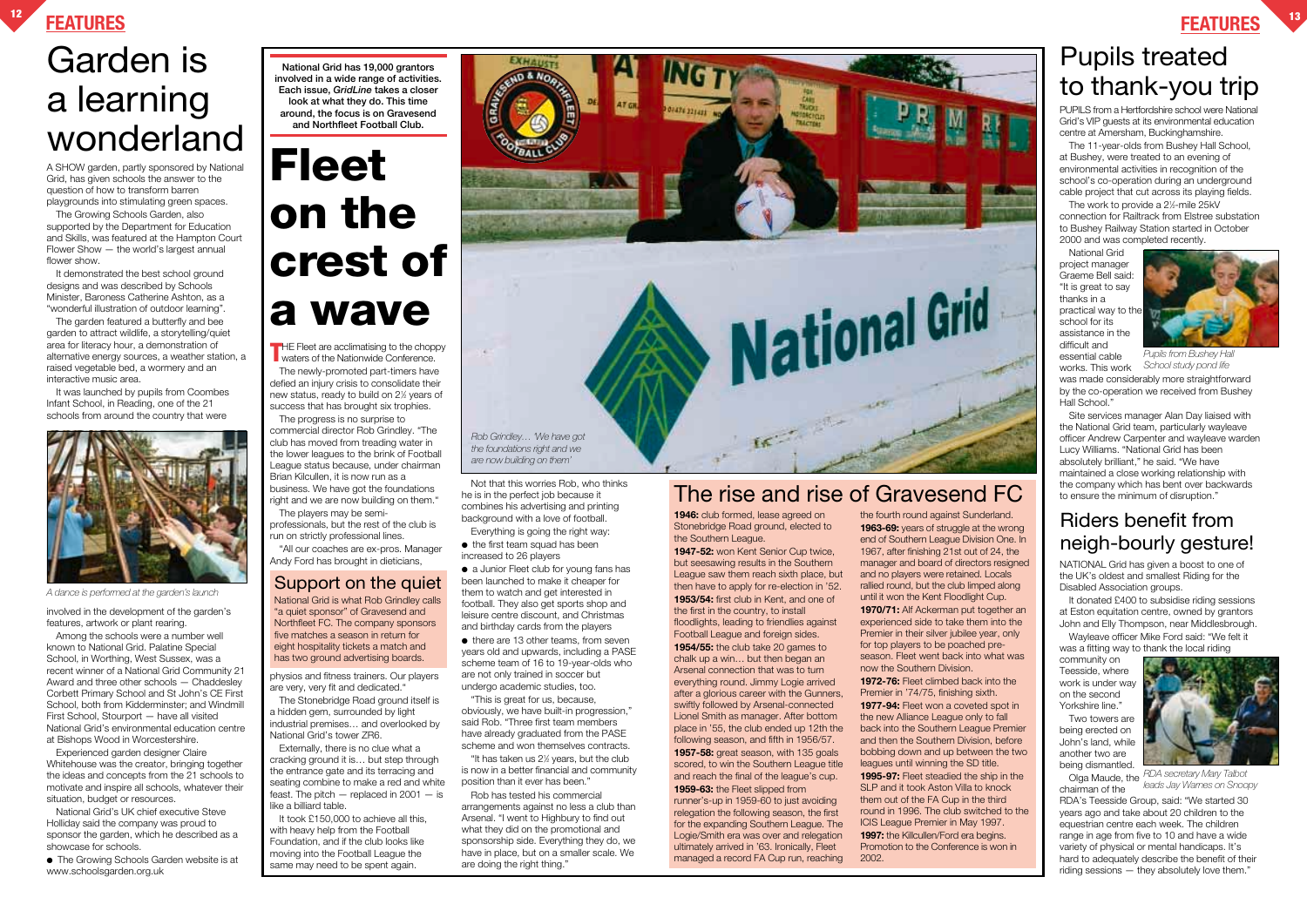### **NEWS <sup>14</sup> NEWS <sup>15</sup>**

The Queen Mother's death was particularly poignant for staff at the Farm Energy Centre (FEC) in Warwickshire, which she opened 35 years ago.

The unit, known then as the Electro Agricultural Centre and part of the Electricity Council — was set up to help develop energy technologies for farmers and growers.

Today, as the Farm Energy Centre, it is owned and run by a management group led by directors Stephen Bettany and Andrew Kneeshaw.

"Our customer base has changed from mainly electricity utilities, to farmers, Government agencies, agricultural equipment manufacturers

and the levyfunded development councils," said Andrew. "We still have major contracts with leading energy

● For further information about the FEC, or any of the issues highlighted on these pages, please contact the FEC, NAC, Stoneleigh, Kenilworth, Warwickshire CV8 2LS. Tel 024 7669 6512 or e-mail info@farmenergy.com. Use the same numbers to obtain a list of FEC publications, including technical guides, and technical notes to help farmers and growers deal with electrical applications.

utilities like National Grid, SWEB, SEEBoard and Northern Ireland Electricity, but we have much more diverse interests with research funded by the Horticultural Development Council, energy broking services offered through the National Farmers Union and energy efficiency advice services funded by the Government's Action Energy Programme."

**A**VISIT by FEC's ō **A** Andrew Kneeshaw has Φ paid off for a longestablished c Nottinghamshire Φ company that grows and packs ε

a.<br>Kabupatèn

RADIANT heat from the sun can still warm you even if the air temperature is close to freezing point.

That's why quartz halogen heaters which operate in the same way — are ideal for heating large or draughty areas.

"One thing that soon came to light was that the electricity supply voltage was on the high side," said Andrew. "Recorded voltage was often over 250v and this led to the tripping of the computer UPS (uninterruptible power supply) and premature blowing of light bulbs.

That's the advice from FEC director Stephen Bettany who said that using quartz heaters is often the most costeffective solution in large uninsulated buildings which would otherwise be too expensive to heat.

The heaters operate at the short wave end of the electromagnetic spectrum, which means heat is absorbed only when it comes into contact with people, or items, that require it. Very little is absorbed by the air.

Andrew said: "It is quite acceptable for voltages to be reduced to 217v and still be within statutory limits."

Jake said the outcome of Andrew's visit highlighted the value of the energy assessment. "It is interesting that such a small adjustment can have such an enormous impact."

> "Because the heat is instant, the heaters are ideal for buildings that are used intermittently, such as farm workshops, grading lines, stables, churches and staff rooms," said Stephen.

"The heaters have been used successfully in milking parlours as one of the few effective methods."

 $\bullet$  Call the Action Energy helpline  $-$  0800 58 57 94 — for information about the Energy Efficiency Best Practice Programme.

The FEC has a booklet *Quartz Heaters for Farmers and Growers,* **available free** to National Grid grantors that explains how the heaters operate and suitable applications for them.

● Make sure your heater has been tested and approved for electrical safety (BS 3456 or IEC 335-1) and has been properly installed — in an appropriate area.

The guide highlights key areas to help companies develop energy reduction plans. It is designed to help businesses check what they are paying for energy, find out how it is being used and if it is being wasted. It can also produce savings and help the environment through good energy management.

● Copies of the quide (Good Practice Guide 323) are available by phoning 0800 58 57 94 or by ordering on the internet site: **www.actionenergy.org.uk**

vegetables. The large storage and ۲ð packing facility at Strawson Ltd's main site in Bilsthorpe has an electricity bill topping £100,000 a year.

But thanks to

Andrew, it is now expected to show annual savings of between £5,000 and £10,000.

Andrew was invited to the site to advise on energy efficiency as part of the Government's Efficiency Best Practice Programme. He was welcomed by Jake Rice, the storage manager.

"Higher voltage also has an effect on energy use. Work in the retail trade has shown that for every one per cent above the minimum voltage required, energy consumption will be as much as two per cent higher. Businesses that use a large amount of motor or lighting load over long periods can benefit from reducing voltage.

"With the Bilsthorpe site using many motors for refrigeration, cooling and

conveying, voltage reduction was highly applicable."

Andrew said the site had its own transformer so it was technically simple to lower the voltage by adjusting the transformer "tappings". An authorised highvoltage contractor was employed to carry out this work.

New to the programme is a scheme from the Carbon Trust for Energy Loans to help small and medium-sized companies practise energy efficiency. Loans of between £5,000 and £50,000 are available to companies in England and Wales to help buy equipment that will give energy savings. Each project will be assessed on its technical merits.

For sites without their own transformer, an additional voltage reduction "autotransformer" can be installed. Although this is more expensive, it can still be cost effective for intensive energy users.

> THERE is good news for small and medium-sized companies seeking to reduce energy use.

A new booklet — *Energy saving guide for agriculture and horticulture* — has been prepared by Farm Energy under contract to BRE's Sustainable Energy Centre and is available free under the Action Energy initiative.

**If you are spreading dirty water or slurry, you must keep well clear of overhead lines.**

**Slurry is an even better conductor of electricity than water. If a jet of water or slurry touches an overhead line there is a serious risk that electricity will be conducted back down through the machinery, which could kill or injure anyone in the vicinity.**

**The safe distance is the maximum throw of the liquid from the machine plus an allowance for drift and it's a good idea to mark this in fields that carry overhead lines.**

**If you are employing contractors to do the work, make sure you warn them of any lines because you could be held responsible if an accident occurs.**

However, there can be serious consequences if systems are not of the right type, or not correctly installed and maintained.

The Health and Safety Executive said that between 1986/87 and 1996/97, 47 people were killed through contact with electricity or an electrical discharge in agriculture, horticulture and forestry — and about two-thirds of the incidents involved overhead lines. All could have been avoided.

The Farm Energy Centre is committed to ensuring safety is given the highest priority and its publication *Safe Use of Electricity* is a reader-friendly, comprehensive and useful guide to staying safe — whether it involves wiring a 13amp plug or keeping the proper distance from overhead cables. "Few staff working in UK agriculture have

had training on the electrical equipment they use every day," said Stephen Bettany. "The purpose of the booklet is to highlight hazards which arise from bad practice and to provide practical guidelines on the safe use of electricity on the farm

and in horticulture.

"It not only identifies the dangers but also



advises on what to do should an accident occur. The booklet is **available free** to all National Grid grantors, and is part of a safety pack containing other useful HSE material.

"Accidents involving electricity often result in serious injuries, as the HSE statistics show, and several people die every year as a result of not following certain precautions. So don't put off getting our safety pack.

"An hour spent looking through the booklet could save your, or someone else's life."  $\bullet$  Act now!  $-$  contact Peter Smith at the FEC and order your pack.

National Grid is currently working with the Farm Energy centre to develop a new safety campaign targeting grantors.

"We will also be highlighting safety matters in future issues of *GridLine* to ensure our grantors are kept well informed about safety," said National Grid's Sean Regan.

So watch this space!

#### **STOP PRESS**



### **Andrew brings** cen **down power bills**

Put a little sun into your life

# **Guide to playing it safe**

**AMONG the many services offered by the Farm Energy Centre is safety advice to help farmers and growers run a safe operation.**

**ELECTRICITY** and electrical equipment is<br> **E**safe when used properly.

### Fond memories of Queen Mother

THE Government's Energy Efficiency Best Practice Programme has been renamed Action Energy — and all the support services such as design advice, telephone helpline, and site visits are now available by contacting one telephone number: 0800 58 57 94.



*Avoid danger when working under power lines*

### Booklet is an energy-saver



*Jake makes some adjustments to help save money*



*Wall-mounted quartz halogen heater doing its job*



#### Into Action…

### Better safe than slurry